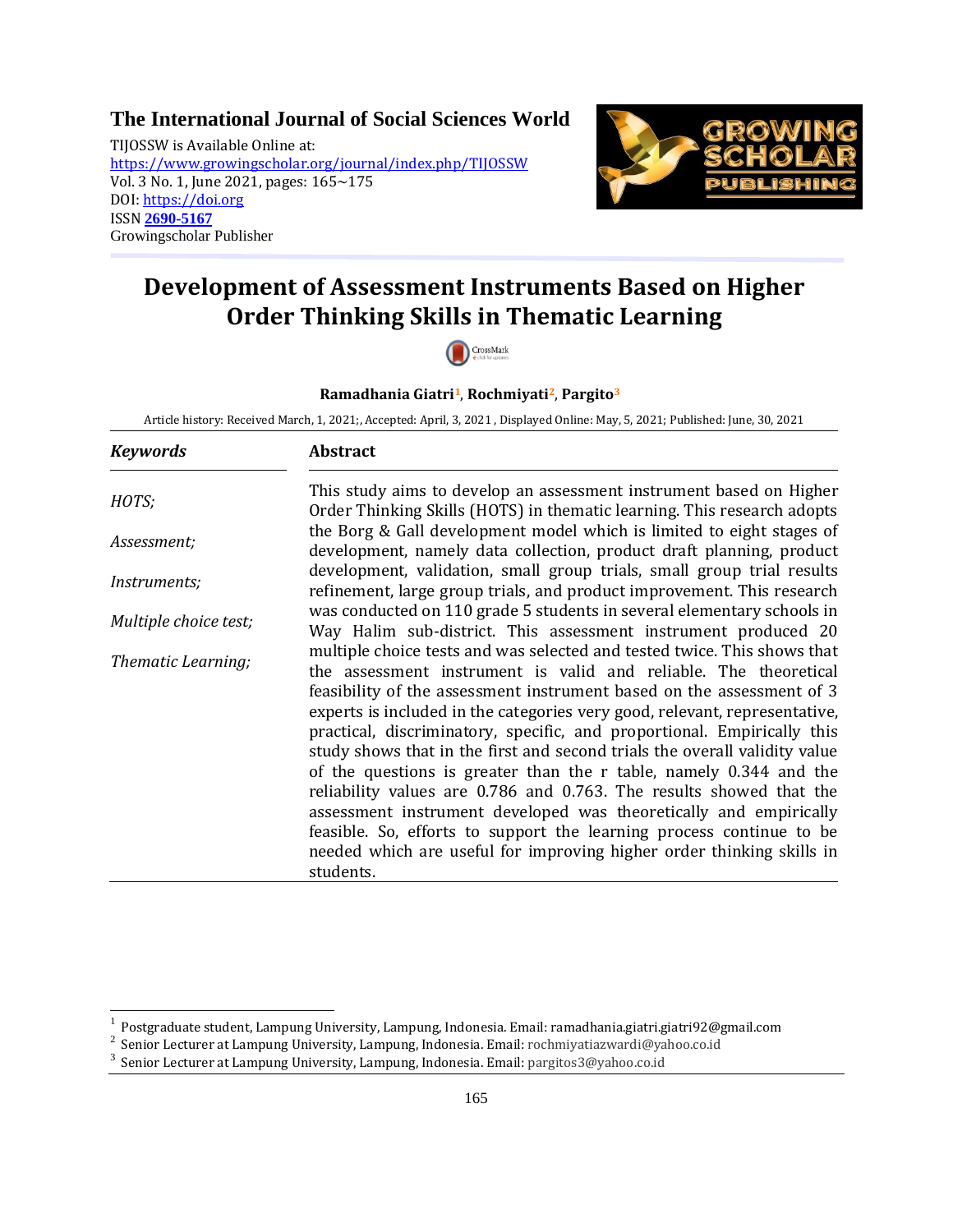# **1. Introduction**

The implementation of the 2013 Curriculum is the government's effort to optimize and realize the goals of national education in Indonesia. Learning in elementary schools based on the 2013 Curriculum is integrated thematic learning for all grade levels. Learning and assessment are inseparable parts, because assessment is a major component in the duties and work of a teacher. If the teacher is able to do the assessment well, it is assumed that the teacher has good teaching ability as well. Assessment is a series of activities to obtain, analyze, and interpret data about the process and learning outcomes of students which are carried out systematically and continuously, so that it becomes objective information in decision making (Purwanti, et.al., 2008: 6)

The Indonesian government has formulated it in accordance with the Regulation of the Minister of Education and Culture No. 64 of 2013 concerning Basic and Secondary Education Content Standards to meet future needs and welcome the Golden Generation of Indonesia in 2045, has set Graduate Competency Standards based on XXI Century Competencies. Learning in the 21st century must be able to develop the competitive skills needed in the 21st century which focuses on developing Higher Order Thinking Skills.

According to Effendi, (2019: 41), basic thinking skills (Lower Order Thinking Skills) only use limited abilities on routine and mechanical things, for example memorizing and repeating information previously provided. Meanwhile, Higher Order Thinking Skills stimulate students to interpret, analyze or even be able to manipulate previous information so that it is not monotonous. Higher Order Thinking Skills (HOTS) or higher order thinking skills are skills to connect ideas and facts, analyze, explain, determine hypotheses to the conclusion stage. In accordance with the demands of the 2013 curriculum, students are not only able to know, understand and apply, but students are also required to be able to analyze, evaluate and even create.

Higher Order Thinking Skills is a thinking skill that not only requires memory skills, but also requires other higher skills. This is in line with the research results of Samritin and Suryanto (2016: 93) which explain that HOTS is very important because it can train students' abilities to process complex tasks or problems that involve connection, problem solving, and mathematical reasoning. Yee, et.al. (2015) state that HOTS learning makes students have analytical acuity, the ability to synthesize, and good evaluation skills of the problems they face. Indicators that measure Higher Order Thinking Skills include analytical skills (C4), evaluating (C5), and creating (C6).

A preliminary study of educators' opinions regarding HOTS instruments in Al-Azhar 1 Private SD, Al-Azhar 2 Private SD, Way Halim 1 Perumnas Public Elementary School, Way Halim Way Halim State Elementary School 2 and Way Halim Way Halim State Elementary School 3 involving 22 respondents, the results show that there were 64% of teachers who did not make their own assessment instruments but only relied on the instruments provided by the service, 55% of the teachers did not use a scientific approach in teaching which would support students' HOTS (Higher Order Thinking Skills) abilities.

Teachers play an important role in training students to have higher order thinking skills which are the demands of the 2013 curriculum. In order to have higher order thinking skills (HOTS), teachers can provide HOTS-based test questions to train students. Higher Order Thinking Skill (HOTS) based test questions can help students develop higher-order thinking skills.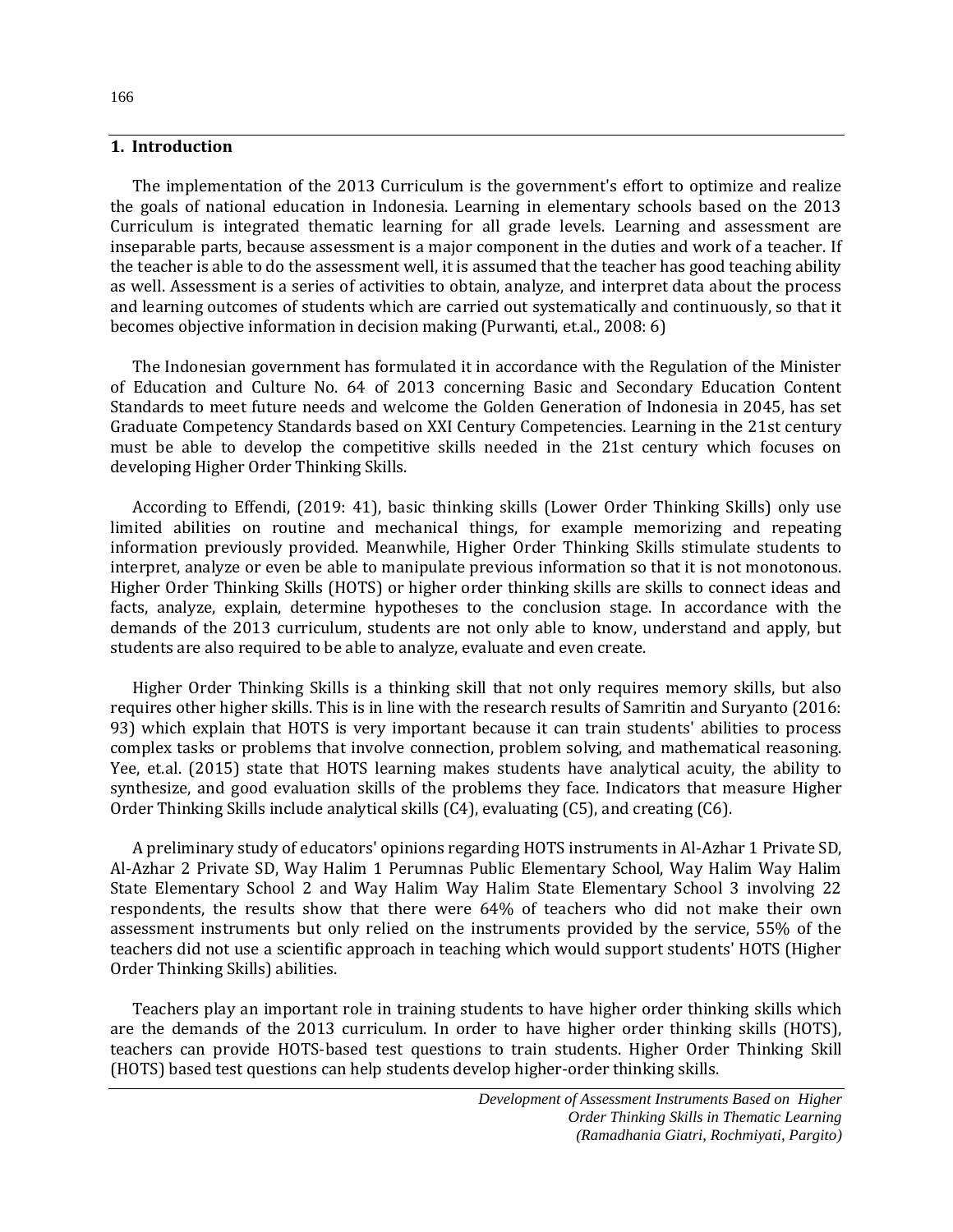The ability referred to is related to the ability to think critically, reflectively, metacognitively, and think creatively. This is in accordance with the objectives in the 2013 curriculum in PP. 17 of 2010, to prepare Indonesian people to have the ability to live as individuals and citizens who believe, be productive, creative, innovative, and affective and are able to contribute to the life of society, nation, state and world civilization.

The stimulus is the basis for the preparation of HOTS questions. The stimulus presented is contextual and interesting. The stimulus can come from global issues such as information technology, social, economic, health and education issues. Stimulus can also be raised from problems that exist in the environment around the educational unit such as culture, customs, cases in the region, or various advantages that exist in certain areas. The creativity of a teacher greatly affects the quality and variation of the stimulus used in writing HOTS questions.

Measuring the quality of a test can be done using qualitative analysis (theoretical) and quantitative analysis (empirical). Qualitatively, the test is said to be good if it meets the requirements of the construction, material, and language compilation. Meanwhile, the quantitative analysis was carried out by analyzing the items.

# **2. Materials and Methods**

#### *Assesment Instrument*

It was also stated by Linn & Gronlund (Uno & Koni 2014: 1) that assessment is a general term that includes procedures used to obtain information about student learning (observation, average written test implementation) and learning progress assessment format. In line with this opinion, Kellaghan & Greany (2004: 5) state that "the term" assessment "will be used to refer to any producer or activity that is designed to collect information about the knowledge, attitudes, or skills of a leaner or group of leaners ". This means that the term "assessment" will be used to refer to any procedure or activity designed to gather information about the knowledge, attitudes, or skills of students or groups of students.

# *Higher Order Thinking Skills*

Educating students by implementing the HOTS system means inviting students to think and get used to solving problems. Students are said to be able to think if they can apply their knowledge and develop their skills. HOTS is a higher way of thinking than memorizing facts, expressing opinions, or applying rules, formulas, and procedures in problem solving.

The characteristics of HOTS questions as expressed by Resnick (1987: 3) are as follows; (1) Non algorithmic. This means that the path of action is not completely predetermined. (2) Complex in nature. The path is not "visible" (mentally speaking) from every point of view. (3) Multiple solutions. Each with costs and benefits, not a unique solution. (4) Involves a variety of decision making. (5) Application of multiple criteria (many criteria) which sometimes contradicts one another. (6) It is effortful (requires a lot of effort). (7) There is a lot of mental work involved in the kind of elaboration and assessment required.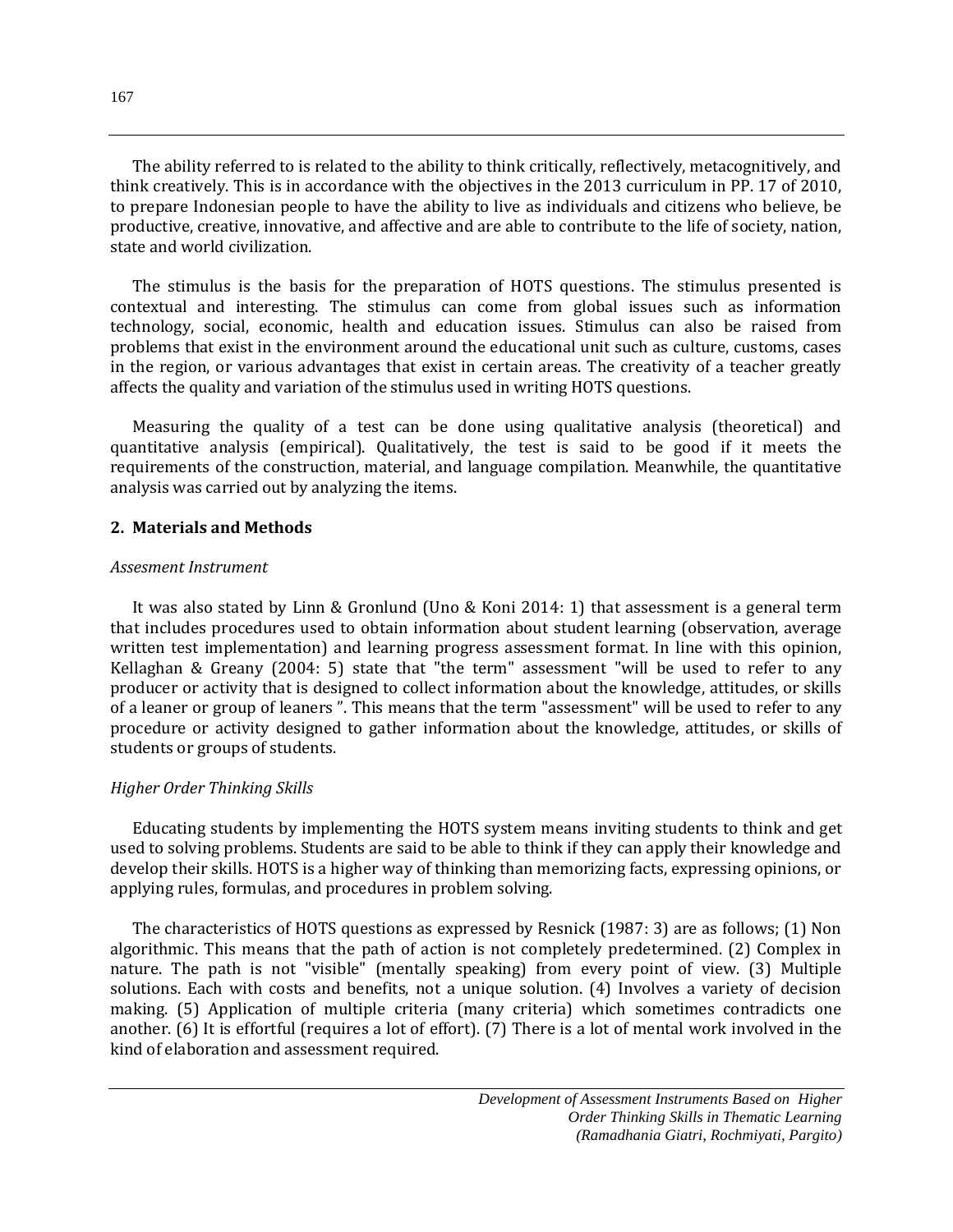#### 168

#### *Multiple choice test*

Planning for the development of higher order thinking skills based assessment instrument that will be used in this study, including formulating indicators of higher order thinking skills questions and formulating a grid for preparing higher order thinking skills questions. The form of tests used in educational units can be categorized into two, namely objective tests and non-objective tests. The objective tests that are often used are multiple choice forms, true false, matchmaking, and objective descriptions (Mardapi, 2012: 109). Reynoolds, et al. (2009: 182-184) the form of the test used can be divided into two, namely the selected response items and the constructed response items. The selected response items are divided into three, namely true-false items, multiple choice items, and matching items. Evaluation instruments that measure high-order thinking skills can use various types of assessment such as modified multiple choice, short answer construction, and long answer construction as has been done by Ramirez and Ganaden (2008). In this study the questions are used in the form of multiple choice objective questions (multiple choice test) which aims to train students' abilities in solving higher order thinking skills based questions.

#### *Thematic Learning*

*Permendikbud* Number 65 of 2013 concerning basic education process standards and states, that "In accordance with the Competency Standards for Graduates and Content Standards, the learning principles used are from partial learning to integrated learning". This was reaffirmed in Permendikbud Number 67 of 2013 concerning the Basic Framework and structure of the 2013 SD / MI Curriculum carried out through learning with an integrated thematic approach from grade I to grade VI. Joni (1996: 3) defines thematic learning as a learning system that allows students both individually and in groups to actively seek, explore and find scientific concepts and principles in a holistic, meaningful and authentic way. Thematic learning will occur when authentic events or theme exploration are the controllers in learning activities.

This is in accordance with Subroto's (2009: 9) opinion, thematic learning is learning that begins with a certain theme that links to other subjects, certain concepts are associated with other concepts that are carried out spontaneously or planned both in one or more fields of study and with various learning experiences so that learning becomes more meaningful.

According to Min, et al (2012; 274), explain the thematic approach as follows "According to the Malaysia Curriculum Development Center (2003), the strategic approach is an effort to integrate knowledge, skills and values learning and creative thinking using the theme. Teachers should encourage pupils to participate actively and physically in the processas a form of natural learning. Teachers should try to provide a meaningful learning experience to the students so that they do not only have fun but also show and display an interest in searching further from their own information. Students should also be given an opportunity to be independent, explore and experience learning themselves. Thematic learning process will help students to think creatively and critically. Thematic approach is the meaningful learning for students because they learn to do independently ".

#### *Time and type research*

This research is began in July 2020 using quantitative approach. The type of research used in this study is Research and Development (R & D) methods. According to Sugiono (2013, p. 407) R&D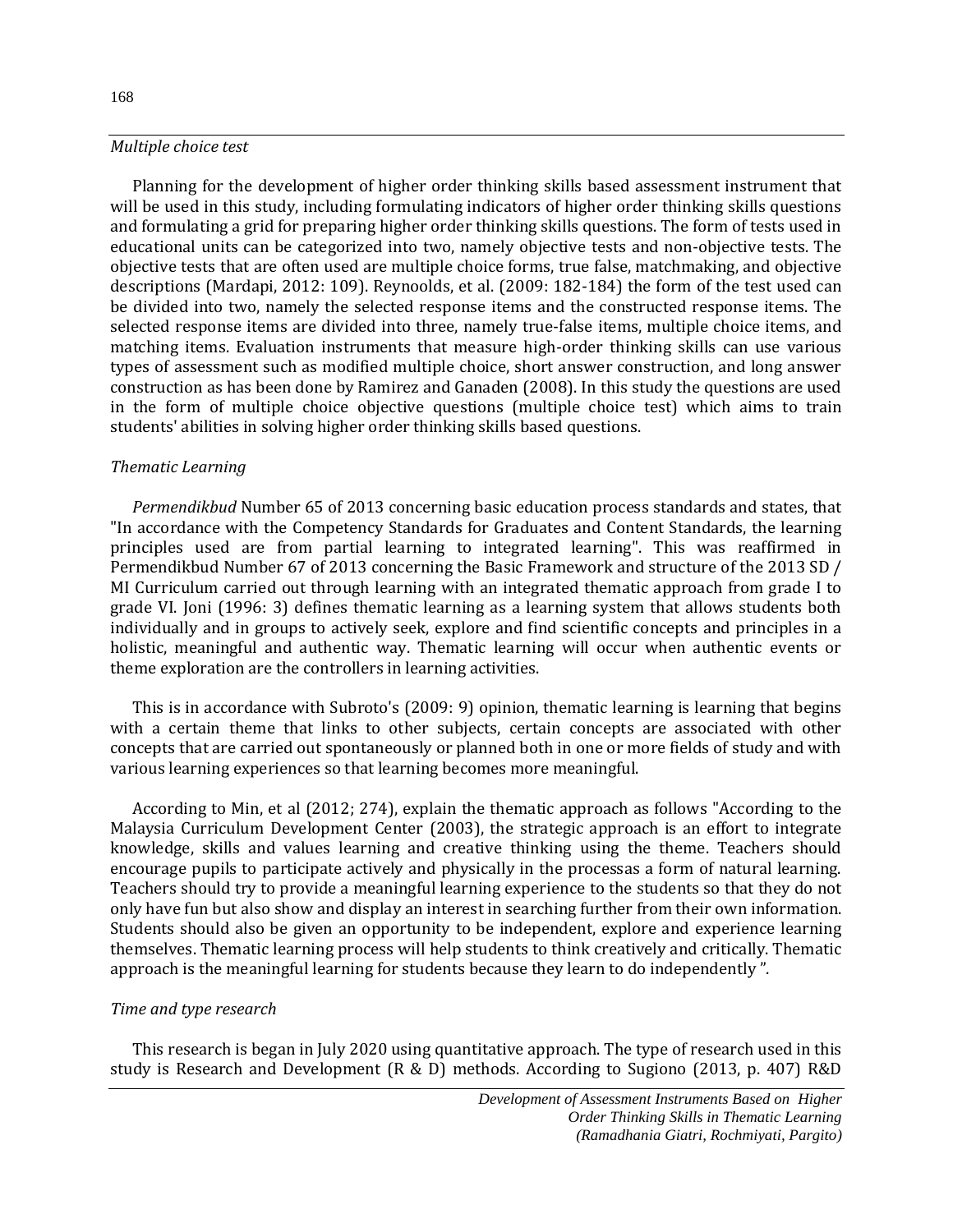research method is a development research method used in producing a product. This development research was adapted based on the development model of Borg & Gall which consisted of 10 steps of development. But in this study researchers only used 8 steps of development, namely data collection, product draft planning, product development, validation, small group trials, small group trial results refinement, large group trials, and product improvement. in the form of questions based on higher order thinking skills thematic learning.

# *Research Subjects*

Subjects of this research are 110 grade 5 students in several elementary schools in Way Halim sub-district. The students filled out a test which was given online via google form. The technique of determining the number os samples in this research uses cluster sampling. According to Sugiyono (2012: 121) regional sampling techniques are used to determine the sample if the object to be studied or the data source is very broad. Thus, the researcher gives equal rights to each subject to have the opportunity to be selected as a sample.

# *Procedures*

The non-test technique is used to obtain qualitative data by reviewing the assessment instrument by experts in the form of a questionnaire. The questionnaire in this study consisted of three, namely: a needs analysis questionnaire during field observations, an expert validation questionnaire, a practitioner / educator response questionnaire. The data that will be processed is data in the form of comments, suggestions, and product improvements from expert validation. The questionnaire for the assessment instrument sheet is assessed by giving a check mark  $(\sqrt{\ } )$  according to the indicators in the item questions.

The research data collection was carried out through several stages, there are; (1) compiling a list of questions on the Google form for students (2) distributing questions via email and WhatsApp to students (3) instruments distributed in the form of multiple choice assessment instruments (4) summarizing and analyzing data according to the responses of learning outcomes that have been carried out by students during research.

# *Instrument*

The instrument of this research is the assesment used is a multiple choice objective test with four alternative answers. One item of multiple choice type consists of two parts, namely: a statement or stem, and an alternative answer or option. In addition to multiple choice, this study developed a multiple choice test. However, previously, the product prototypes were then assessed and evaluated by experts using a questionnaire to see the instrument's suitability. The validator consists of evaluation experts, material development experts, and linguists. Suggestions from experts were used to revise Prototype I. Feasibility analysis was obtained using the following formula.

Final score =  $\frac{Score\;obtained}{M\;minum\;Gauss}$  $\frac{1}{Maximum Score} \times 100$ 

Final scores were converted into the following categories as shown in Table 1 below.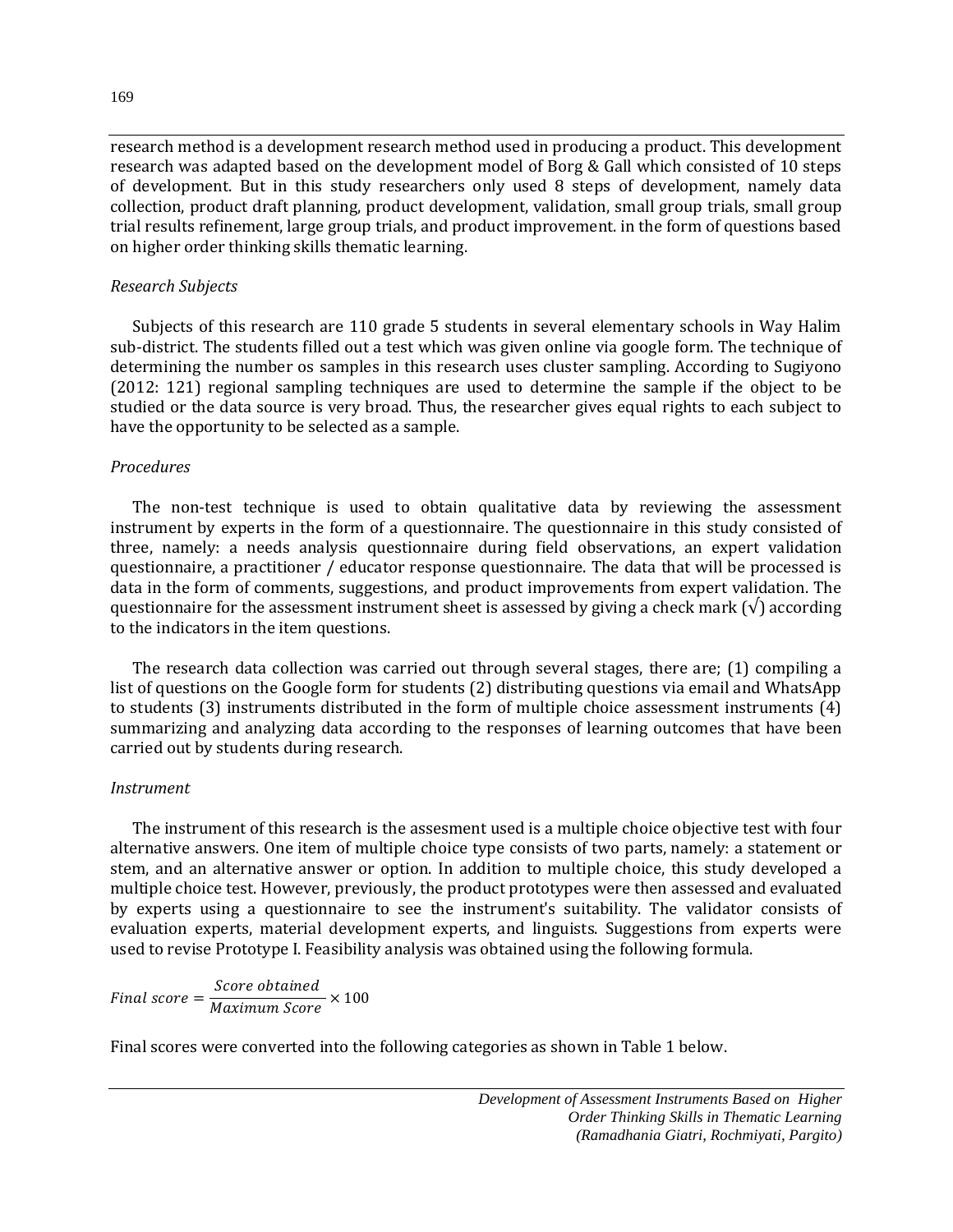| <b>Score Description</b> |
|--------------------------|
| Very Good                |
| Good                     |
| Good Enough              |
| Not Good                 |
|                          |

(Arifin and Retnawati, 2017:101)

#### **3. Results and Discussions**

Based on the research results, it was found that the items made by the educators did not match the demands of the 21st century. Educators do not review the material before the exam. Educators do not make higher-order thinking assessment instruments and do not analyze items. However, theoretically, the assessment needs to be done by educators to measure the extent to which students understand the learning material delivered by educators (Hosnan, 2014), where the results of the assessment can be used to determine students' competencies or abilities and their learning achievement (Kankam Boadu, et al., 2015) ).

The findings of this study are in line with the findings of Nova, et. al., 2016; Budiman & Jaelani, 2014 that the assessment instrument needs to be tested to obtain theoretical and empirical feasibility. The theoretical feasibility test was carried out by three experts, namely evaluation experts, material development experts, and linguists. To determine the empirical feasibility it was tested on students where the test results were then analyzed to determine the validity, reliability, difficulty level, and distinguishing power. Novitasari N. et.al, (2015) also explained that the assessment instrument needs to be tested to obtain theoretical and empirical feasibility results. The development of test instruments in this study refers to Borg & Gall (1983) as following steps.

# *3.1 Needs Analysis and Problem Identification*

Several problems such as conventional questions made by educators, lack of understanding of educators in making higher order thinking assessment instruments, analysis of teacher problem item deficiencies were identified. However, there are some potential supports for conducting this research such as support from educators and representatives of the identification of school facilities and infrastructure.

#### *3.2 Data Collection and Product Planning*

Deeper analysis of the 2013 curriculum applied in schools is carried out carefully followed by analyzing core competencies and basic competencies.

| Core Compentencies | 3. Understanding factual knowledge by observing (listening,    |  |  |
|--------------------|----------------------------------------------------------------|--|--|
|                    | seeing, reading) and asking questions based on curiosity about |  |  |

#### Table 2. Core Competencies and Basic competencies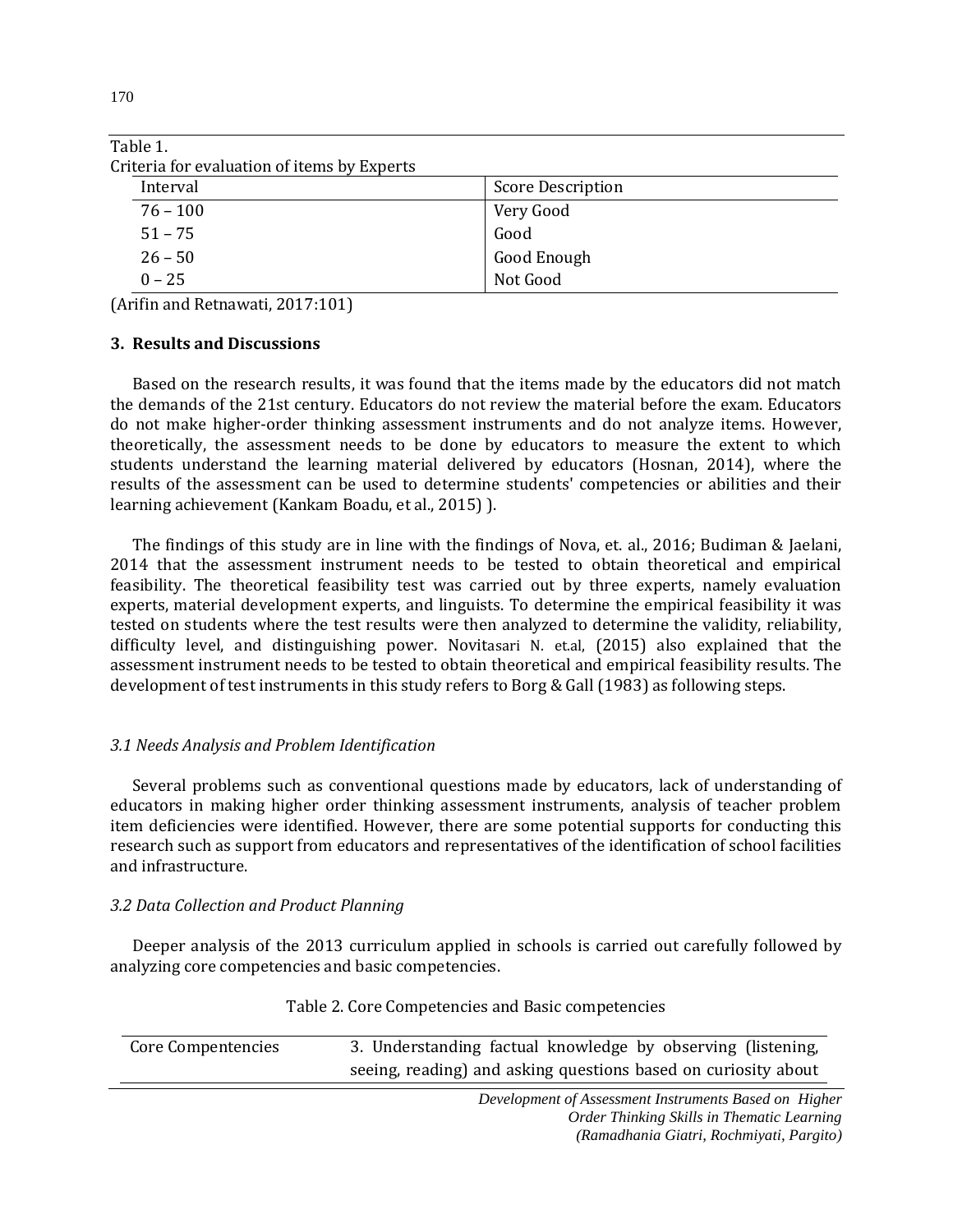|                           | himself, God's creatures and their activities, as well as objects |  |  |
|---------------------------|-------------------------------------------------------------------|--|--|
|                           | they encounter at home and at school                              |  |  |
| <b>Basic Competencies</b> | 3.3 Examining the socio-cultural diversity of the community       |  |  |
|                           | (Education and Citizenship).                                      |  |  |
|                           | 3.5 Extracting important information from historical narrative    |  |  |
|                           | texts presented orally and in writing using the following         |  |  |
|                           | aspects: what, where, when, who, why, and how (Indonesian         |  |  |
|                           | Subject).                                                         |  |  |
|                           | 3.7 Analyzing the effect of heat on changes in temperature and    |  |  |
|                           | shape of objects in everyday life (Natural Science).              |  |  |
|                           | Identifying the important factors that caused the<br>3.4          |  |  |
|                           | colonization of the Indonesian nation and the efforts of the      |  |  |
|                           | Indonesian nation to defend its sovereignty (Social Science).     |  |  |
|                           | 3.2 Understanding scales (Art and Culture).                       |  |  |

After that, it was continued with the making of higher-order thinking instruments, selecting stimuli, making questions, making answer keys, and preparing assessment guidelines.

# *3.3 Initial Product Design*

The initial product design or prototype is made at this stage. Done based on the concept of critical thinking by referring to the assessment instrument made. Later, Prototype I was developed.

# *3.4 Product Design Validation*

At this stage the product prototype is assessed and evaluated by experts using a questionnaire to see the suitability of the instrument. Validators consist of evaluation experts, material development experts, and linguists.

Suggestions from experts were then used to revise Prototype I and to state that the design of test instruments was

feasible.

#### Table 3. Expert's Validation

| Numb. | Suggestion of Expert's Evaluation                                          | <b>Revision Results</b> |
|-------|----------------------------------------------------------------------------|-------------------------|
| 1.    | The subject matter is formulated briefly, clearly and firmly.              | Ass Suggested           |
| 2.    | The formulation of the subject matter and the choice of answers            | Ass Suggested           |
|       | are just statements that are needed.                                       |                         |
| 3.    | The subject matter does not provide an answer key clue.                    | Ass Suggested           |
| 4.    | Free subject matter and statements that are double negative.               | Ass Suggested           |
| 5.    | The choice of answer is homogeneous and logical in terms of                | Ass Suggested           |
|       | material.                                                                  |                         |
| 6.    | Pictures, graphs, tables, diagrams or the like are clear and Ass Suggested |                         |
|       |                                                                            |                         |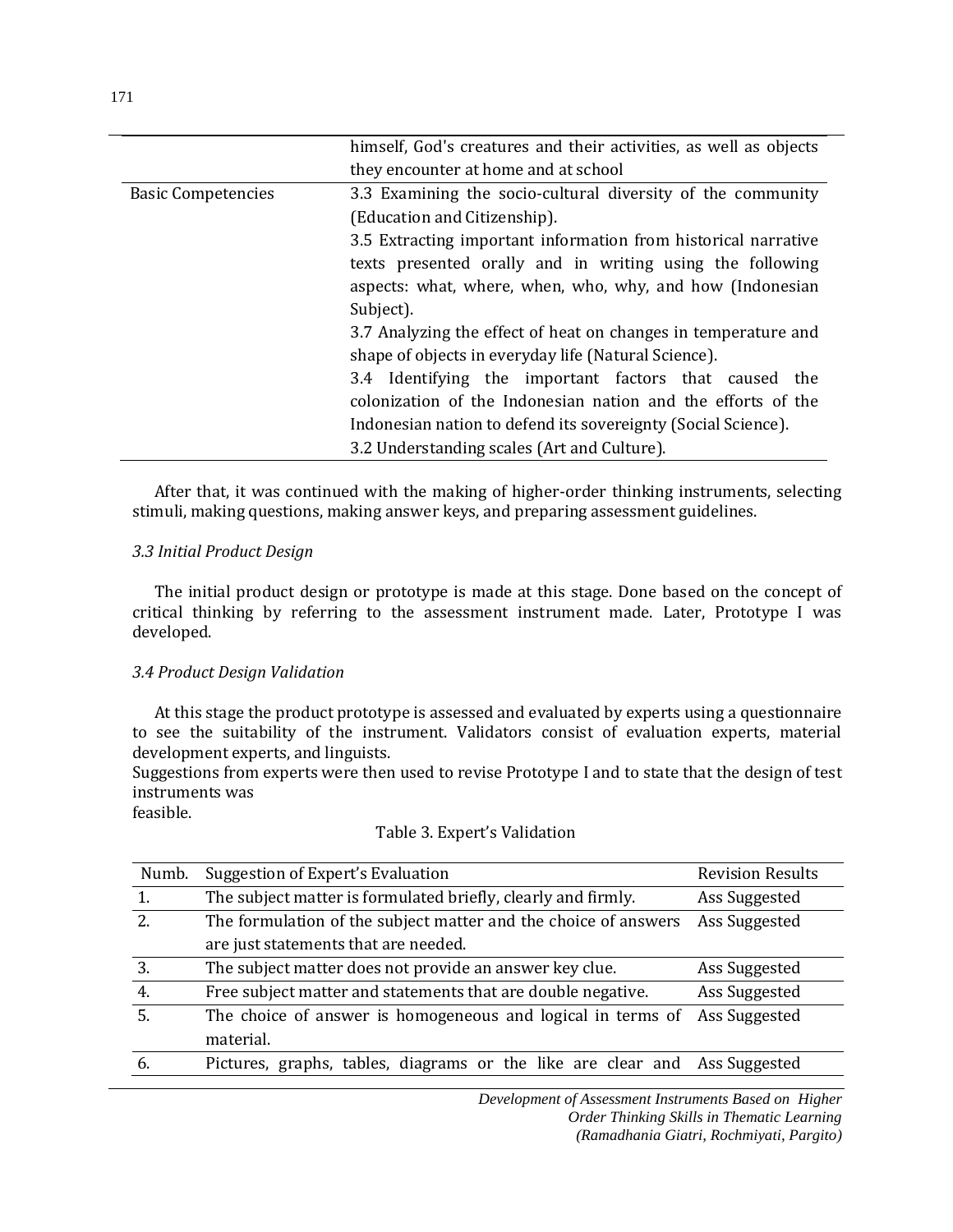|                  | functional.                                                                        |                         |
|------------------|------------------------------------------------------------------------------------|-------------------------|
| 7.               | The length of the answer choices is relatively the same.                           | Ass Suggested           |
| $\overline{8}$ . | The answer choices do not use the statement "all the above                         | Ass Suggested           |
|                  | answers are wrong / true" and the like.                                            |                         |
| 9.               | The answer choices in the form of numbers / times are arranged                     | Ass Suggested           |
|                  | according to the order of the size of the numbers or chronology.                   |                         |
| 10.              | The item of the question does not depend on the answer to the                      | Ass Suggested           |
|                  | previous question.                                                                 |                         |
| 11.              | Problem according to the characteristics of Hihger Order                           | Ass Suggested           |
|                  | Thinking Skills (HOTS).                                                            |                         |
| Numb.            | <b>Suggestion of Expert's Material</b>                                             | <b>Revision Results</b> |
| 1.               | Questions according to Basic Competencies                                          | Ass Suggested           |
| 2.               | Questions according to the indicators (requires a multiple choice<br>Ass Suggested |                         |
|                  | written test).                                                                     |                         |
| 3.               | The material asked is in accordance with the competence                            | Ass Suggested           |
|                  | (urgency, relevance, continuity, high daily usability).                            |                         |
| $\overline{4}$ . | Problem according to the characteristics of Higher Order                           | Ass Suggested           |
|                  | Thinking Skills (HOTS).                                                            |                         |
| 5.               | Homogeneous and logical answer choices.                                            | Ass Suggested           |
| 6.               | There is only one answer key.                                                      | Ass Suggested           |
| Numb.            | <b>Suggestion of Linguist</b>                                                      | <b>Revision Results</b> |
| 1.               | Formulation of communicative question sentences.                                   | Ass Suggested           |
| 2.               | Do not use words<br>/ expressions that cause<br>multiple                           | Ass Suggested           |
|                  | interpretations / misunderstandings.                                               |                         |
| 3.               | Do not use the local language / taboo.                                             | Ass Suggested           |
| 4.               | The answer choices do not repeat the same word / group of                          | Ass Suggested           |
|                  | words, unless they constitute a unified meaning.                                   |                         |
| 5.               | Guided by the rules of writing standard questions from various                     | Ass Suggested           |

forms of assessment questions.

Expert's validation results were included in the excellent categor y as shown in Table 4 below.

| Table 4. Expert Validation Results |            |         |         |         |           |
|------------------------------------|------------|---------|---------|---------|-----------|
| Numb.                              | Expert     | Score 1 | Score 2 | Average | Category  |
|                                    | Evaluation | 68,18   | 86,36   | 77,27   | Good      |
| <u>.</u>                           | Material   | 70,83   | 79,13   | 75      | Very Good |
|                                    | Language   | 75      | 85      | 80      | Very Good |

*3.5 Product Revision*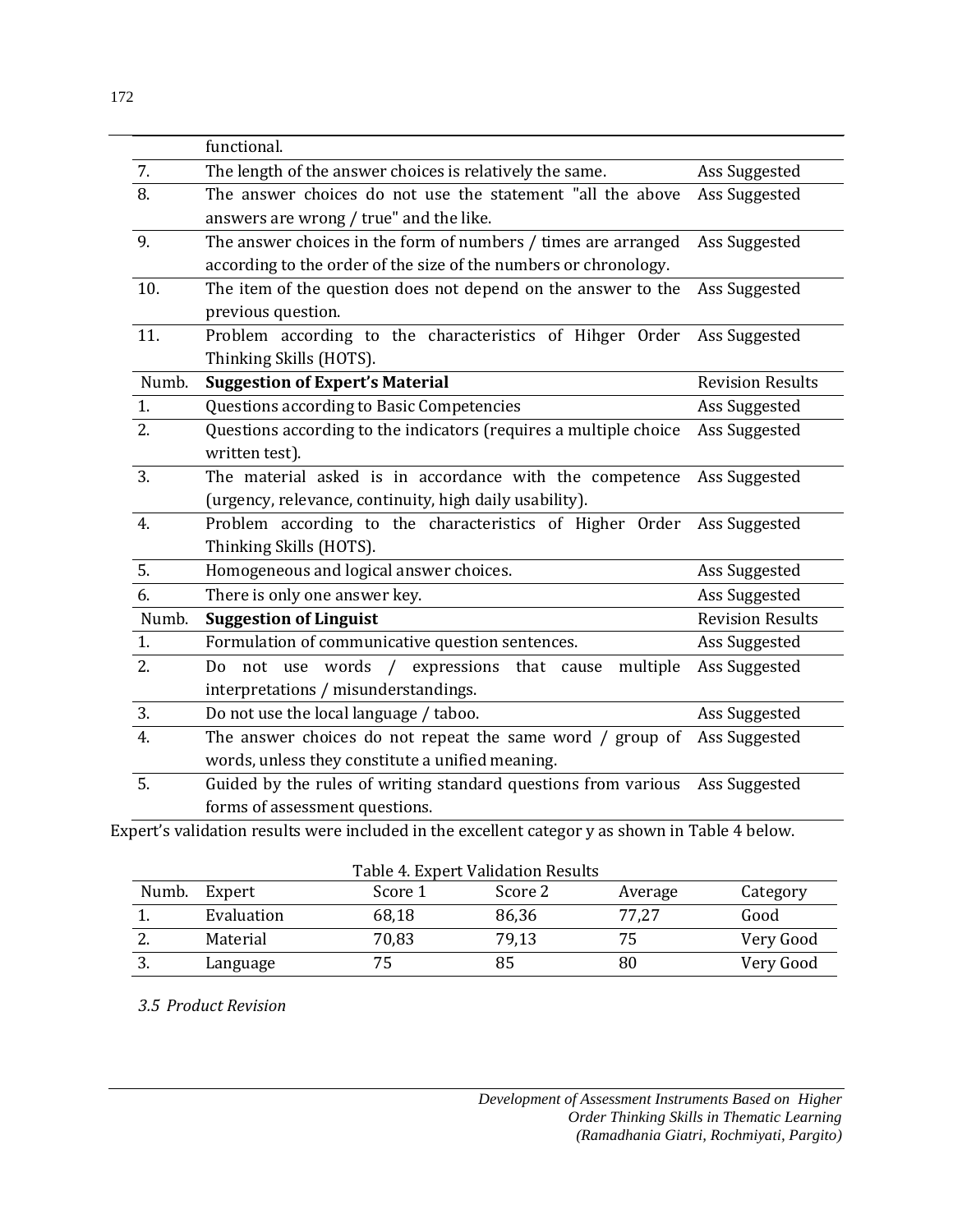Product revisions were based on expert advice. After the changes were made based on expert feedback, Prototype II was then developed followed by a main field test in a small class. The test results at this stage were as follows.

*3.6 Small Group Test*

| <b>Description Test</b>                            |                                                  |                            |  |  |
|----------------------------------------------------|--------------------------------------------------|----------------------------|--|--|
| Table 5. Value of Instruments                      |                                                  |                            |  |  |
| Number of Question                                 | Amount                                           | Description                |  |  |
| 1, 2, 4, 8, 9, 10, 11, 12, 13,                     |                                                  | Valid $r$ count $\geq r$   |  |  |
| 14, 15, 17, 18, 19, 21, 24,                        | 20                                               |                            |  |  |
| 25, 27, 28, and 29                                 |                                                  | table                      |  |  |
| 3, 5, 6, 7, 16, 20, 22, 23, 26,                    |                                                  | Invalid $r$ count $\leq r$ |  |  |
| and $30$                                           | 10                                               | table                      |  |  |
| <b>Table 6. Instrument Reliability</b>             |                                                  |                            |  |  |
| <b>Number of Question</b>                          | R value count                                    | Criteria                   |  |  |
| $1 - 30$                                           | 0.954                                            | Very High                  |  |  |
| <b>Table 7. Question's Difficulty Levels</b>       |                                                  |                            |  |  |
| Category                                           | <b>Question</b>                                  | Amount                     |  |  |
| $0,71 - 1,00$ (Easy)                               | 2, 5, 11, 12, 14, 15, 19, 22 and 25              | 8                          |  |  |
|                                                    | 1, 3, 4, 6, 7, 8, 9, 10, 13, 16, 17, 18, 20, 21, | 22                         |  |  |
| $0,31 - 0,71$ (Moderate)                           | 22, 23, 24, 26, 27, 28, 29, and 30               |                            |  |  |
| $0,00 - 0,31$ (Difficult)                          |                                                  |                            |  |  |
| <b>Table 8. The Differences of Question Levels</b> |                                                  |                            |  |  |
| <b>Distinguishing Index</b>                        | <b>Number of Question</b>                        | <b>Amount</b>              |  |  |
| $0,40 - 1,00$                                      | 6 and 14                                         | Very Good                  |  |  |
| $0.30 - 0.39$                                      | 1, 4, 7, 8, 10, 12, 14, 15, 16, 17, 18, 21, 24,  |                            |  |  |
|                                                    | 26, 27, 28, and 29                               | Good                       |  |  |
| $0,20 - 0,29$                                      | 2, 3, 9, 11, 19, 20, 22, 25, and 30              | Good Enough                |  |  |
| $0,00 - 0,19$                                      |                                                  | Not Good                   |  |  |

Each item in Prototype II was analyzed. The ten description questions were considered empirically feasible because they prove to be valid and reliable with moderate levels of difficulty and good differentiation. The effectiveness of liking was also proven to be good. After Prototype II was revised, Prototype III was developed which was then tested in a larger size class.

# *3.7 Large Class Instrument Trial Results*

Prototype III was tested for four subjects. The test results were analyzed to determine the validity, reliability, level of difficulty, and distinguishing features of each item. The following were the results of the analysis.

| Table 9. Value of Instruments |                    |  |
|-------------------------------|--------------------|--|
| Amount                        | <b>Description</b> |  |
|                               |                    |  |
|                               |                    |  |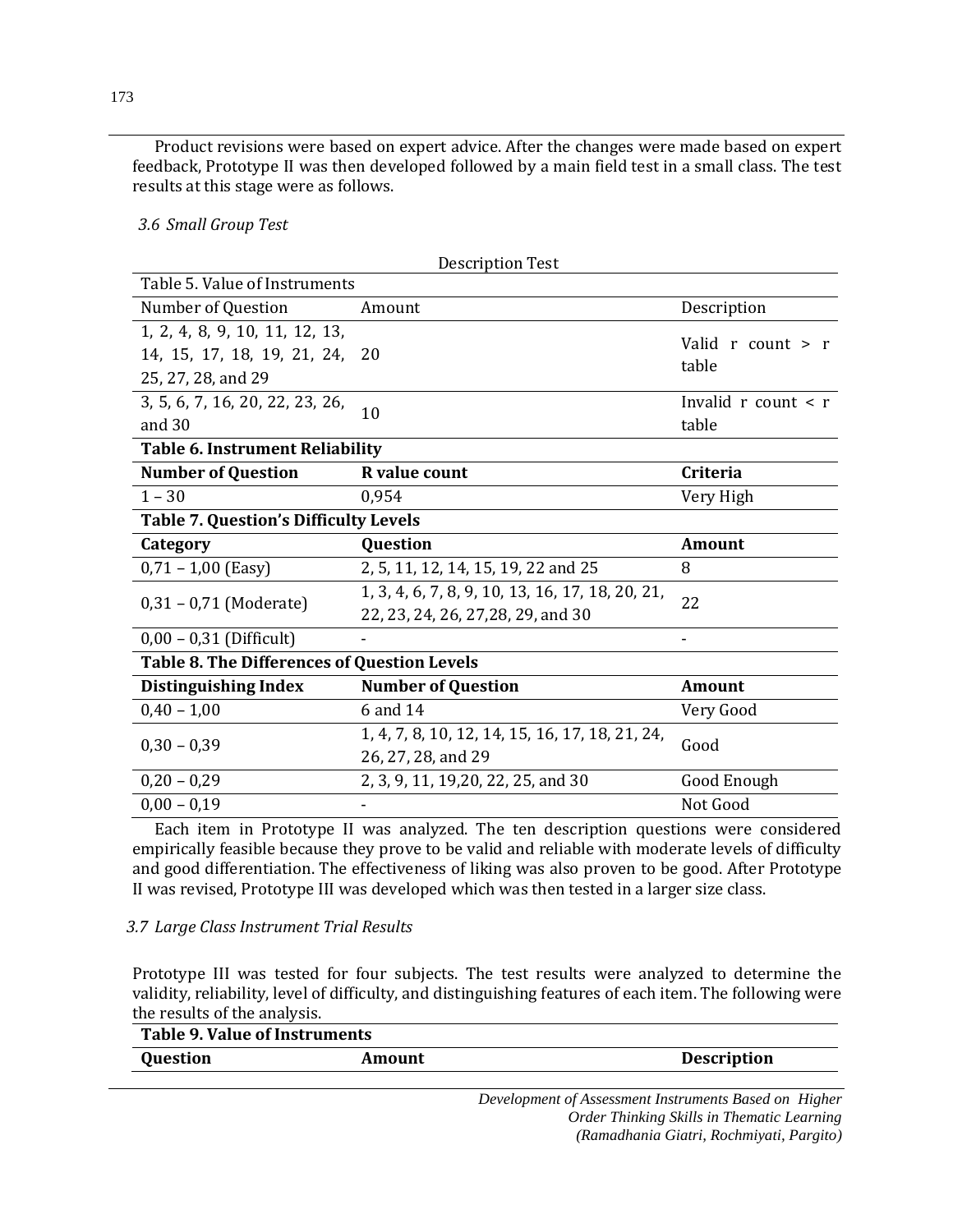| $1 - 20$                                            |                                                  | Valid r count $>$ r        |  |  |  |
|-----------------------------------------------------|--------------------------------------------------|----------------------------|--|--|--|
|                                                     | 20                                               | table                      |  |  |  |
|                                                     |                                                  | Invalid $r$ count $\leq r$ |  |  |  |
|                                                     |                                                  | table                      |  |  |  |
|                                                     | <b>Table 10. Instrument Reliability</b>          |                            |  |  |  |
| <b>Number of Question</b>                           | R value count                                    | Criteria                   |  |  |  |
| $1 - 20$                                            | 0,839                                            | Sangat Tinggi              |  |  |  |
| <b>Table 11. Question's Difficulty Levels</b>       |                                                  |                            |  |  |  |
| Category                                            | Question                                         | <b>Amount</b>              |  |  |  |
| $0,71 - 1,00$ (Easy)                                | 1, 6, 19, and 20                                 | 4                          |  |  |  |
| $0,31 - 0,71$ (Moderate)                            | 2, 3, 4, 5, 7, 8, 9, 10, 11, 12, 13, 14, 15, 16, | 16                         |  |  |  |
|                                                     | 17, and 18                                       |                            |  |  |  |
| $0,00 - 0,31$ (Difficult)                           |                                                  |                            |  |  |  |
| <b>Table 12. The Differences of Question Levels</b> |                                                  |                            |  |  |  |
| <b>Distinguishing Index</b>                         | <b>Number of Question</b>                        | <b>Amount</b>              |  |  |  |
| $0,40 - 1,00$                                       | 4 and 14                                         | Very Good                  |  |  |  |
|                                                     | 1, 3, 5, 7, 8, 9, 10, 11, 13, 15, 16, 17, 18,    |                            |  |  |  |
| $0,30 - 0,39$                                       | and 19                                           | Good                       |  |  |  |
| $0,20 - 0,29$                                       | 2, 6, 12, and 20                                 | Good Enough                |  |  |  |
| $0.00 - 0.19$                                       |                                                  | Not Good                   |  |  |  |

Each item in Prototype III was analyzed. The ten descriptive questions were considered empirically feasible because they prove to be valid and reliable with moderate difficulty and good differentiation. After Prototype III was revised, Prototype IV as the final product was developed.

# **4. Conclusion**

Based on the results and discussion, it can be concluded that the final product in this study is a HOTS-based assessment instrument which is theoretically and empirically feasible for thematic learning of fifth grade elementary school students. The suitability of the instruments was obtained from the evaluation and testing of experts in the classroom. This instrument is theoretically feasible because it has been validated by experts in the fields of evaluation, material, and language, where the results are included in the very good category. This assessment instrument is empirically feasible because it is tested in the classroom. The test results proved to be valid and very reliable with moderate difficulty and good discrimination.

# *Acknowledgements*

Thank you to SD Al-Azhar 1 Bandar Lampung, SD Al-Azhar 2 Bandar Lampung, SDN 1 Perumnas Way Halim, SDN 2 Perumnas Way Halim, and SDN 3 Perumnas Way Halim for giving me permissinon to do research. Thank you for all teacher grade 5 for always helping, support, and listen to me during my research.